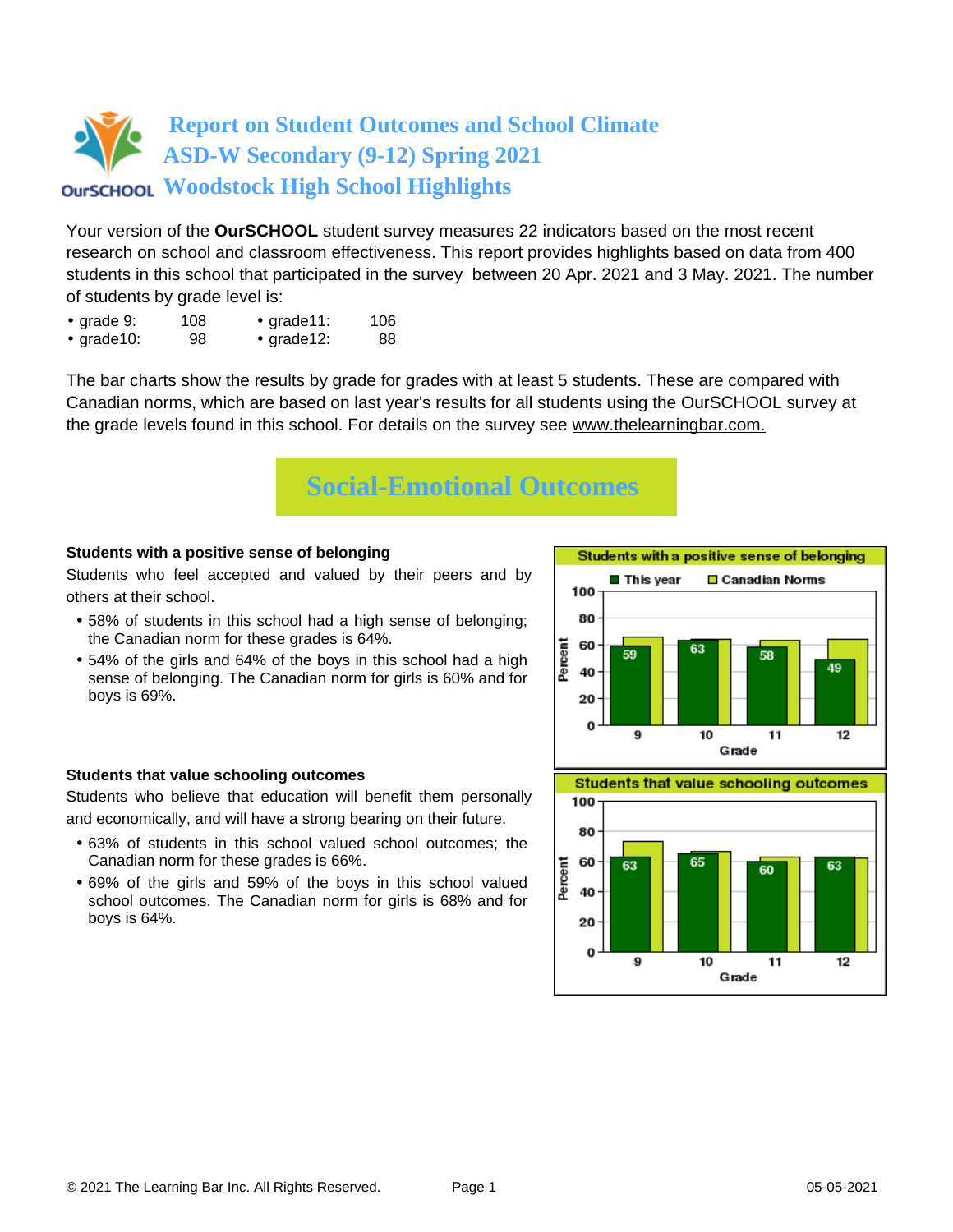## **Social-Emotional Outcomes**

### **Students that are regularly truant**

Students who skip classes or miss days at school without a reason, or arrive late for school or classes.

- In this school, the student truancy rate was 20%; the Canadian norm for these grades is 23%
- In this school, the truancy rate for girls was 20% and for boys, 16%. The Canadian norm for girls is 21% and for boys is 26%.



Students that do not get in trouble at school for disruptive or inappropriate behaviour.

- In this school, 98% of students had positive behaviour; the Canadian norm for these grades is 94%.
- 99% of the girls and 97% of the boys in this school with positive student behaviour at school. The Canadian norm for girls is 97% and for boys is 90%.

### **Students who are interested and motivated**

Students who are interested and motivated in their learning.

- 33% of students in this school were interested and motivated; the Canadian norm for these grades is 37%.
- 36% of the girls and 31% of the boys in this school were interested and motivated. The Canadian norm for girls is 37% and for boys is 37%.





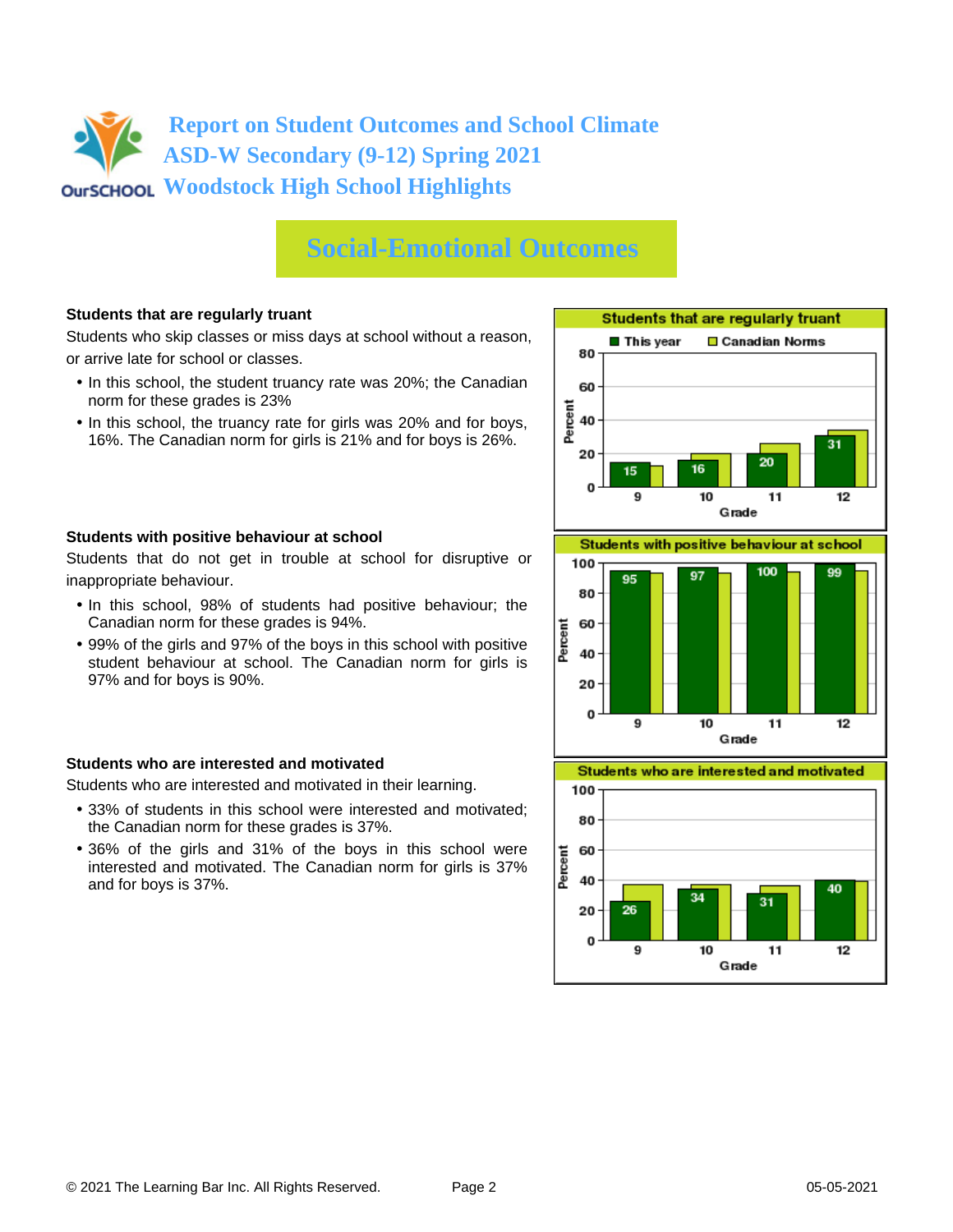### **Social-Emotional Outcomes**

### **Effort**

Students who try hard to succeed in their learning.

- 72% of students in this school tried hard to succeed; the Canadian norm for these grades is 69%.
- 75% of the girls and 70% of the boys in this school tried hard to succeed. The Canadian norm for girls is 71% and for boys is 66%.



### **Students with moderate or high levels of anxiety**

Students who have intense feelings of fear, intense anxiety, or worry about particular events or social situations.

- 36% of students in this school had moderate to high levels of anxiety; the Canadian norm for these grades is 26%.
- 48% of the girls and 21% of the boys in this school had moderate to high levels of anxiety. The Canadian norm for girls is 36% and for boys is 17%.

### **Students with moderate or high levels of depression**

Students who have prolonged periods when they feel sad, discouraged, and inadequate.

- 40% of students in this school had moderate to high levels of depression; the Canadian norm for these grades is 26%.
- 52% of the girls and 24% of the boys in this school had moderate to high levels of depression. The Canadian norm for girls is 34% and for boys is 17%.

Students with moderate or high levels of anxiety



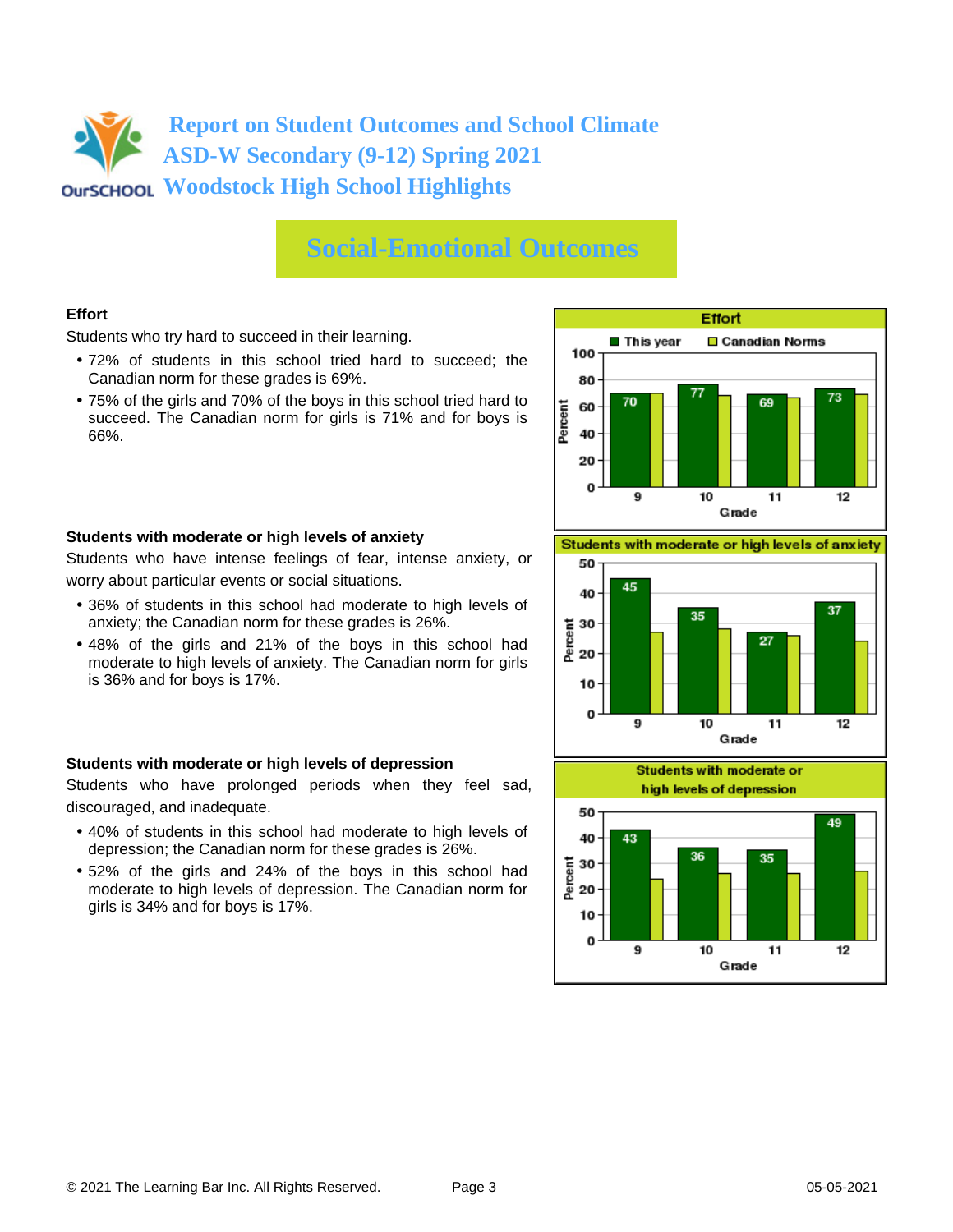## **Social-Emotional Outcomes**

### **Life Satisfaction**

Students who are satisfied with the overall quality of their lives.

- 63% of students in this school had positive life satisfaction.
- 57% of the girls and 72% of the boys in this school had positive life satisfaction.

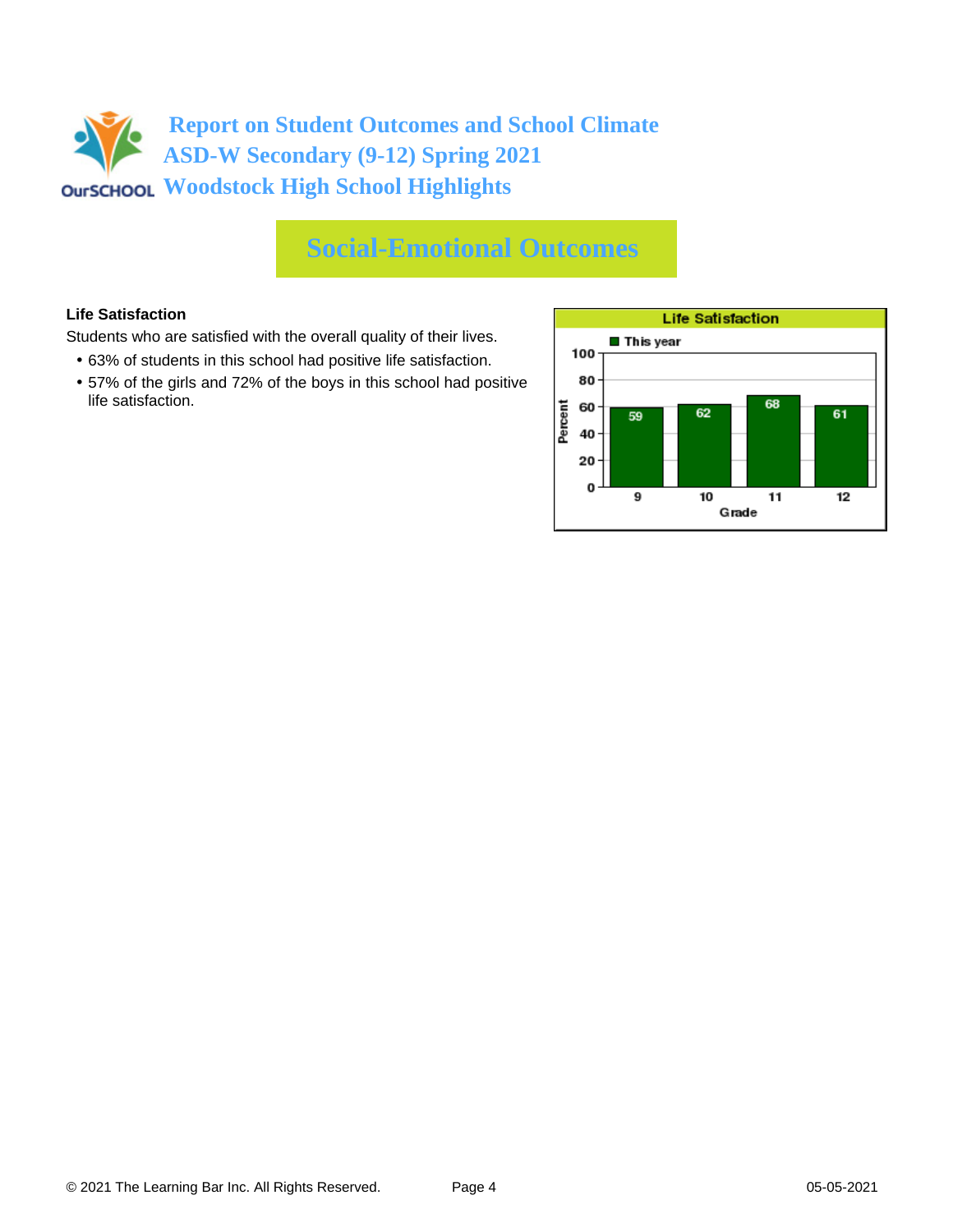## **DRIVERS of Student Outcomes**

### **Effective learning time**

Important concepts are taught well, class time is used efficiently, and homework and evaluations support course objectives.

- In this school, students rated effective classroom learning time 7.1 out of 10; the Canadian norm for these grades is 6.7.
- In this school, effective classroom learning time was rated 7.2 out of 10 by girls and 7.1 out of 10 by boys. The Canadian norm for girls is 6.8 and for boys is 6.7.



### **Rigor**

Students who find the classroom instruction is well-organized, with a clear purpose, and with immediate and appropriate feedback that helps them learn.

- In this school, students rated rigor 6.7 out of 10; the Canadian norm for these grades is 6.5.
- In this school, rigor was rated 6.7 out of 10 by girls and 6.7 out of 10 by boys. The Canadian norm for girls is 6.5 and for boys is 6.4.

### **Bullying, exclusion, and harassment**

Students who are subjected to physical, social, or verbal bullying, or are bullied over the internet.

- 16% of students in this school were victims of moderate to severe bullying in the previous month; the Canadian norm for these grades is 17%.
- 19% of the girls and 12% of the boys in this school were victims of moderate to severe bullying in the previous month. The Canadian norm for girls is 16% and for boys is 18%.



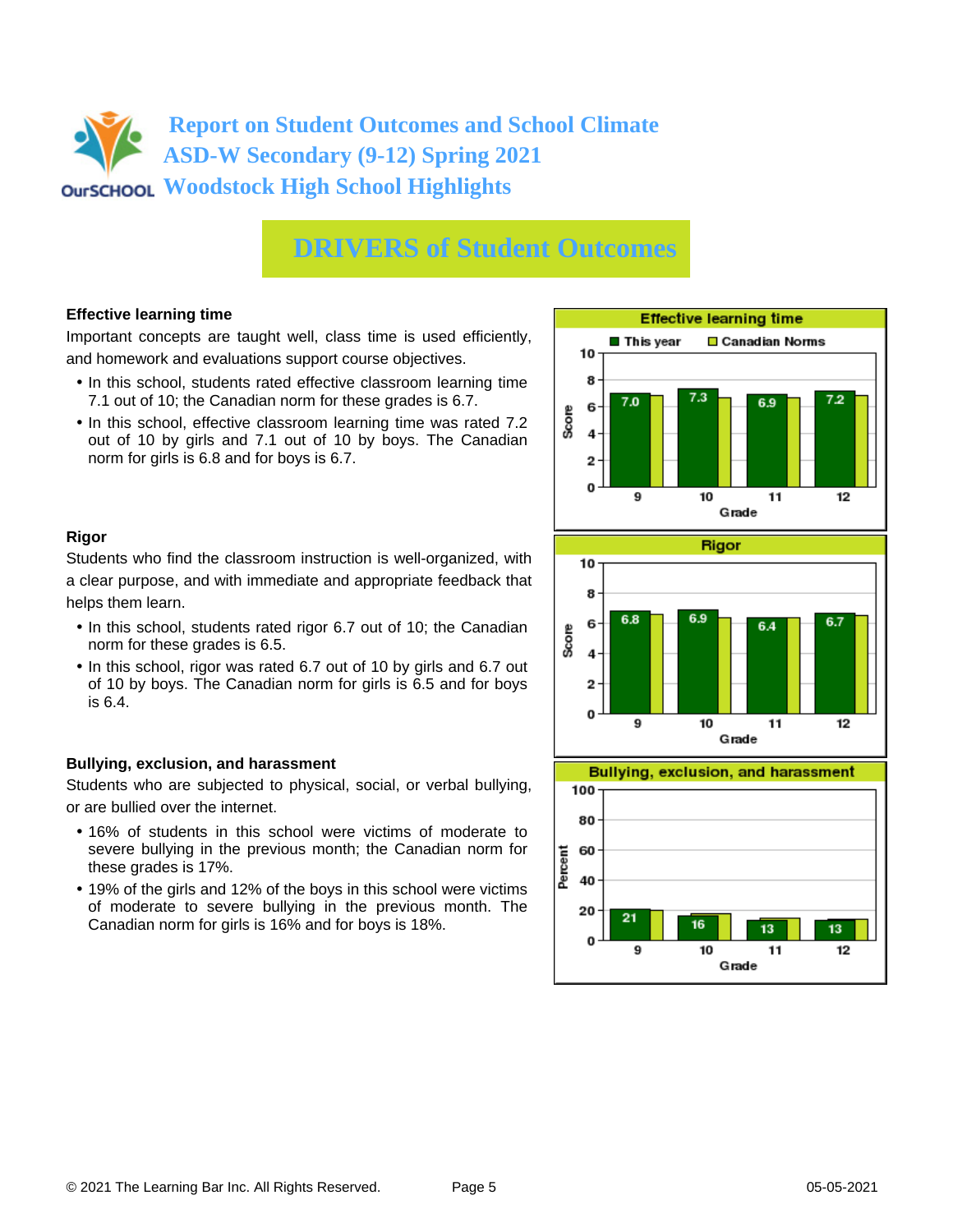

### **DRIVERS of Student Outcomes**

### **Feel safe attending this school**

Students who feel safe at school as well as going to and from school.

- 65% of students felt safe attending the school; the Canadian norm for these grades is 67%.
- 62% of the girls and 69% of the boys felt safe attending the school. The Canadian norm for girls is 65% and for boys is 68%.

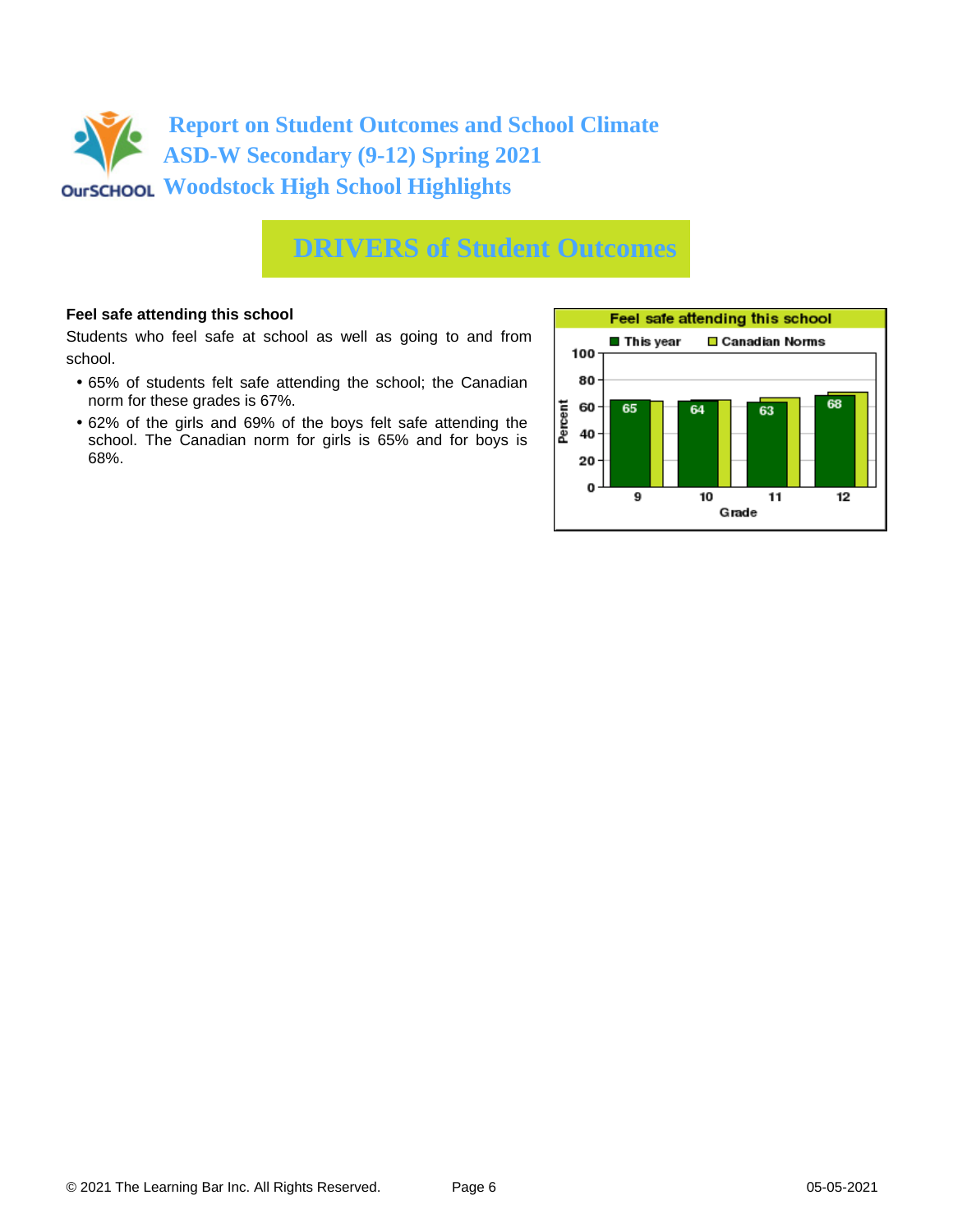

## **Demographic Factors**

### **Language spoken at home**

Students are asked to indicate the language they speak most often at home.

- 88% of students in this school speak English at home.
- 0% of students in this school speak French at home.
- 5% of students in this school speak other languages at home.
- 3% of students in this school speak English and French at home.
- 4% of students in this school speak English and another languages at home.
- 0% of students in this school speak French and another languages at home.

### **Grade repetition**

Students who have repeated one or more grades at school since kindergarten.

- 6.3% of students in this school have repeated a grade at school.
- 6.9% of the girls and 5.1% of the boys in this school have repeated a grade at school.

### **Time student has lived in Canada**

Students who were born in Canada.

- 81% of students in this school were born in Canada.
- 81% of the girls and 82% of the boys in this school were born in Canada.





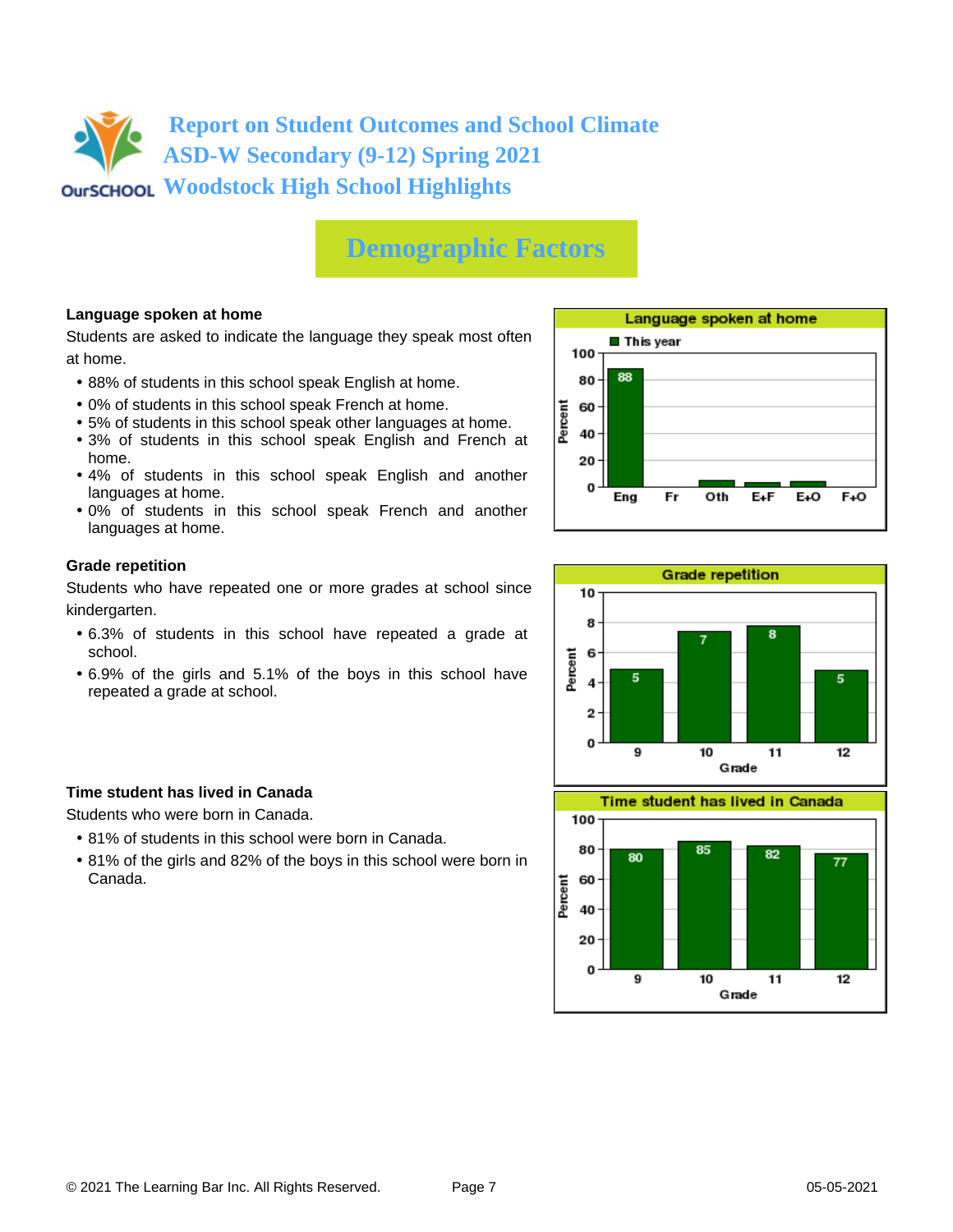## **Demographic Factors**

### **Indigenous Status**

Students who identified as Indigenous, that is, First Nations, Métis, or Inuk.

- 7% of students in this school identified as Indigenous.
- 8% of the girls and 6% of the boys in this school identified as Indigenous.



### The percentage of students that have a Disability that limits their participation in school activities and learning.

**Change school**

moved.

**Disability**

• 14% of students in this school have a disability.

Students who have changed schools for reasons below.

advantage of a different program.

were expelled from their old school.

• 12% of the girls and 13% of the boys in this school have a disability.

• 22.8% of students in this school changed school because they

• 11.7% of students in this school changed school to take

• 3.3% of students in this school changed school because they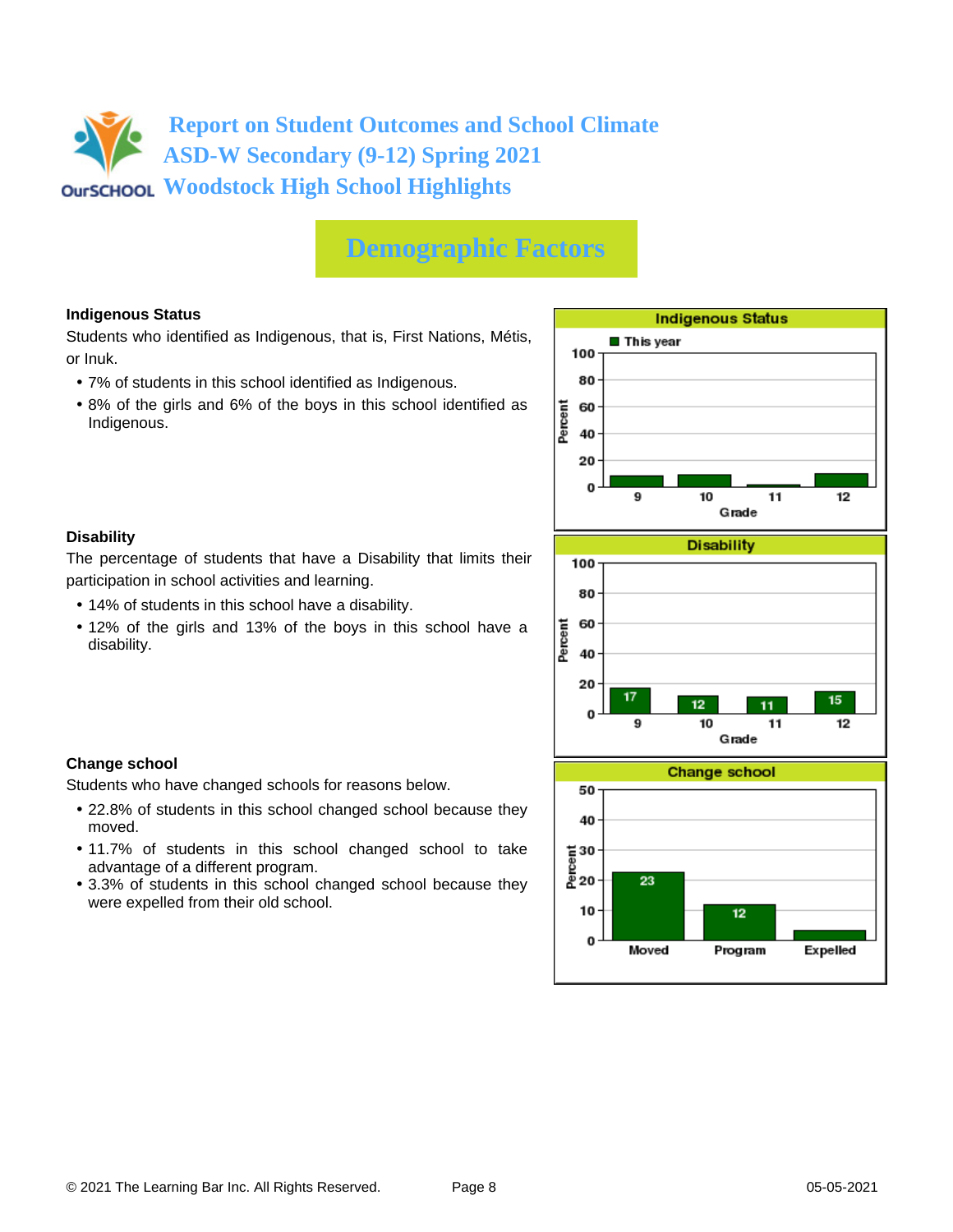

## **Demographic Factors**

### **Instructional Environment**

The percentage of students learning at home, at school, or a combination of both.

• 9% of students in this school are learning at school. 4% of students in this school are learning at home. 87% of students in this school are learning both at school and at home.

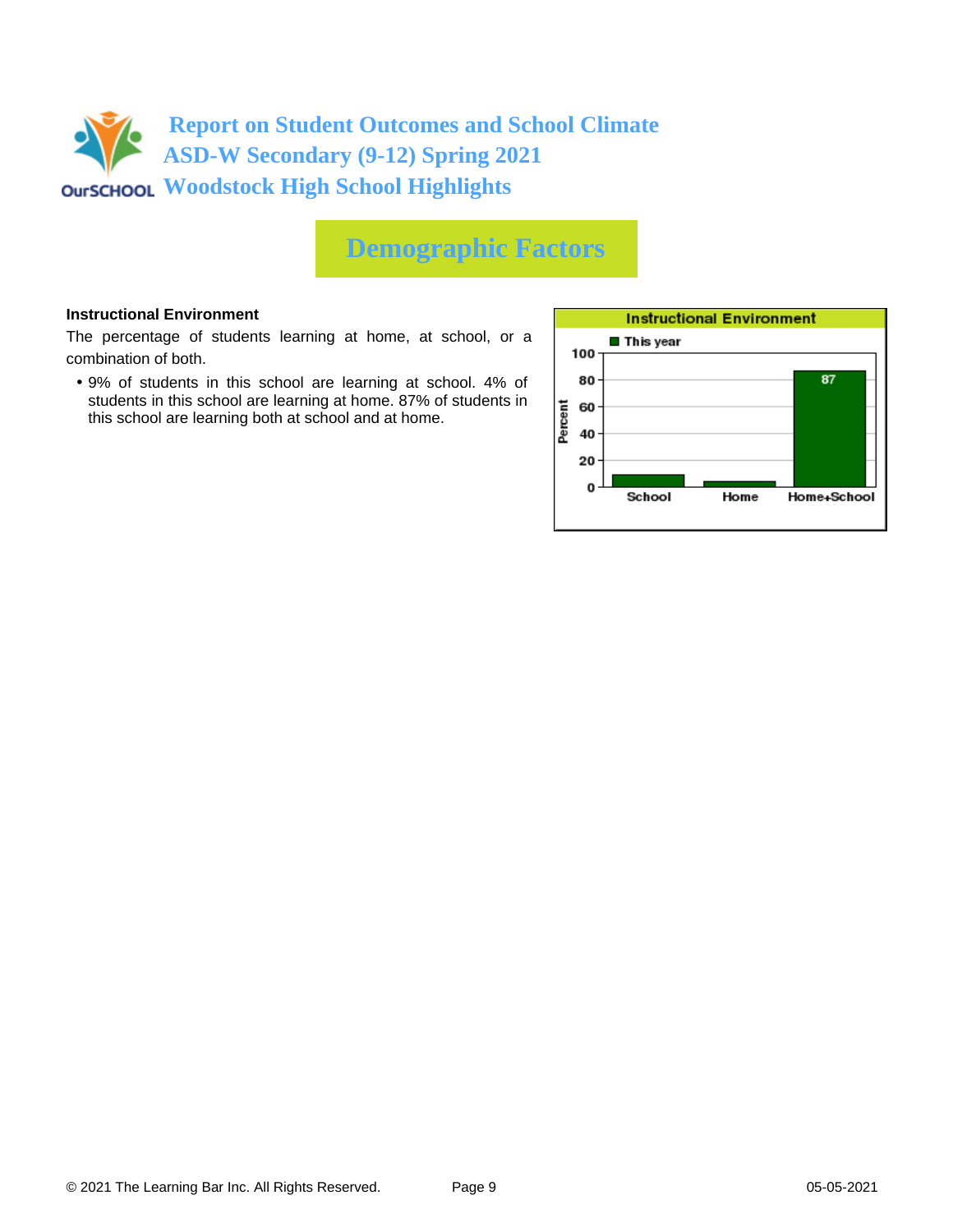

**Custom Measure**

### **% Enrolled in FSL (NB EECD)**

Enrolled in FSL - NB EECD Custom Question

The percentage of students that indicated they were enrolled in French Immersion.

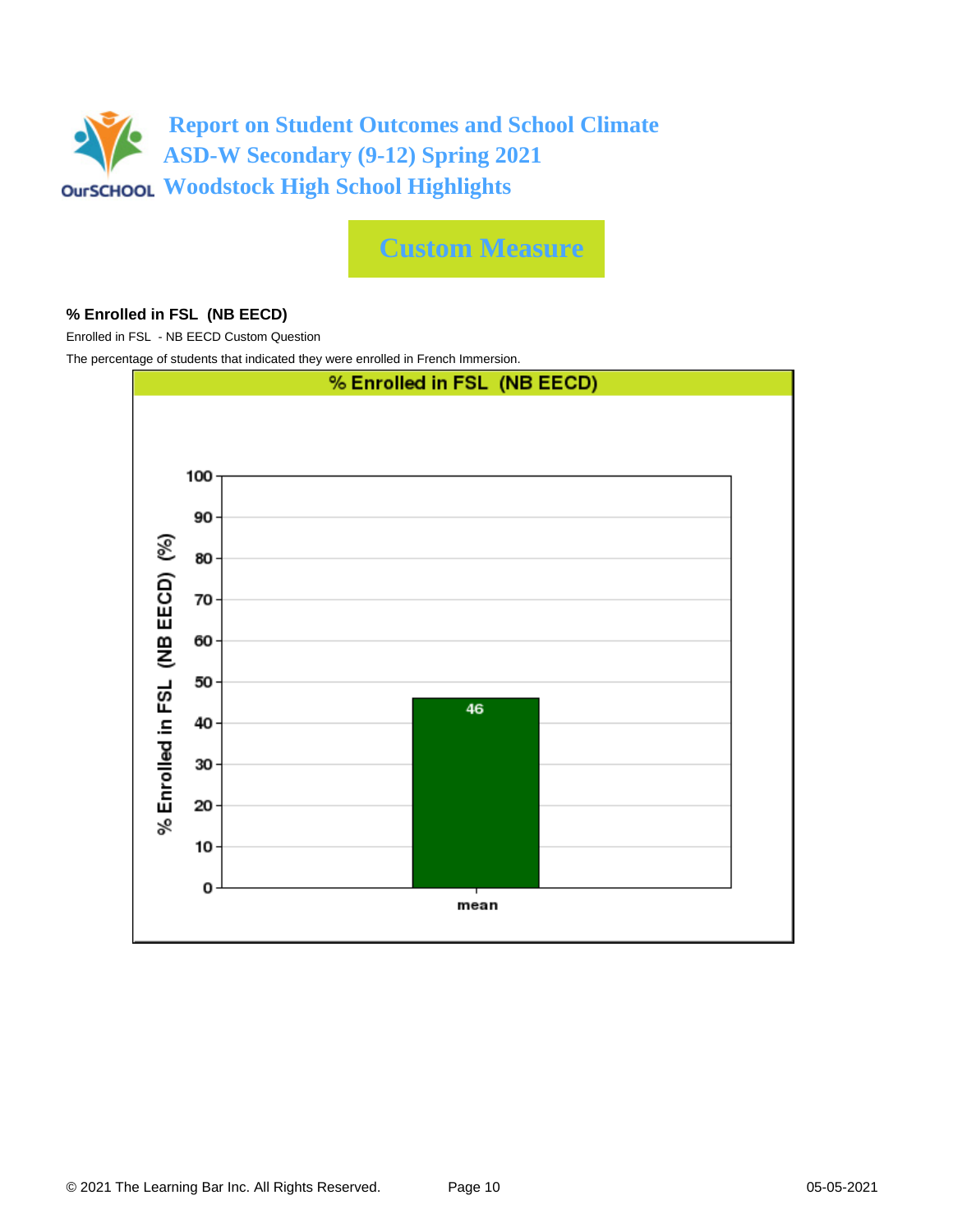

# **Multiple Choice Question**

**Students were asked: "Do you identify as a member of the LGBTQI2S (Lesbian, Gay, Bisexual, Transgender, Queer, Intersex, and Two-Spirited) community?"**

**- Yes (Yes)**

- **No (No)**
- **I prefer not to answer (NA)**

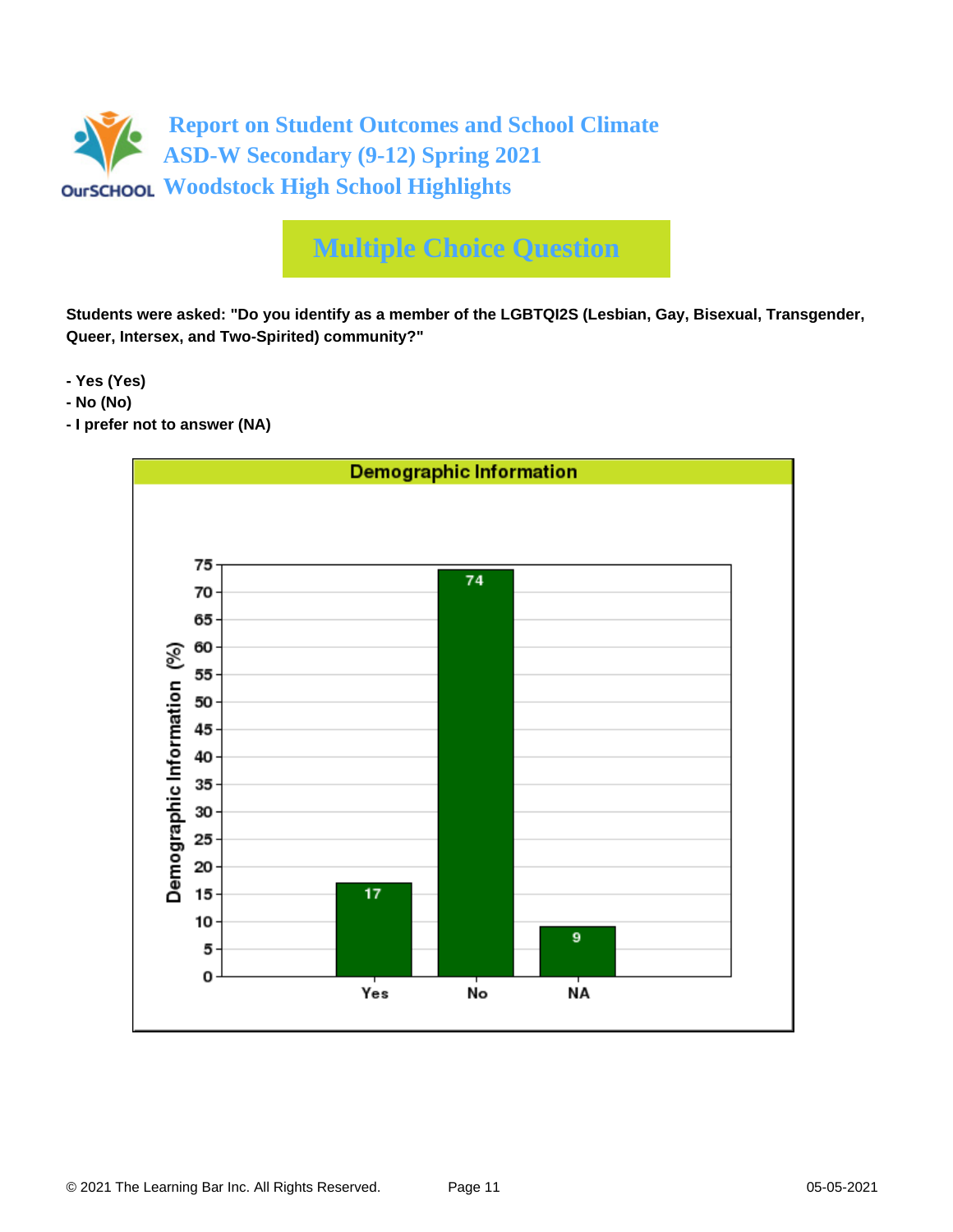

# **Multiple Choice Question**

**Students were asked: "My Teacher gives me feedback and helps me set goals for my learning."**

- **Never or Hardly Ever (Never)**
- **About Once a Week (Once)**
- **About 2-3 Times a Week (2to3)**
- **Almost Every Day (Almos)**
- **Every Day (Daily)**